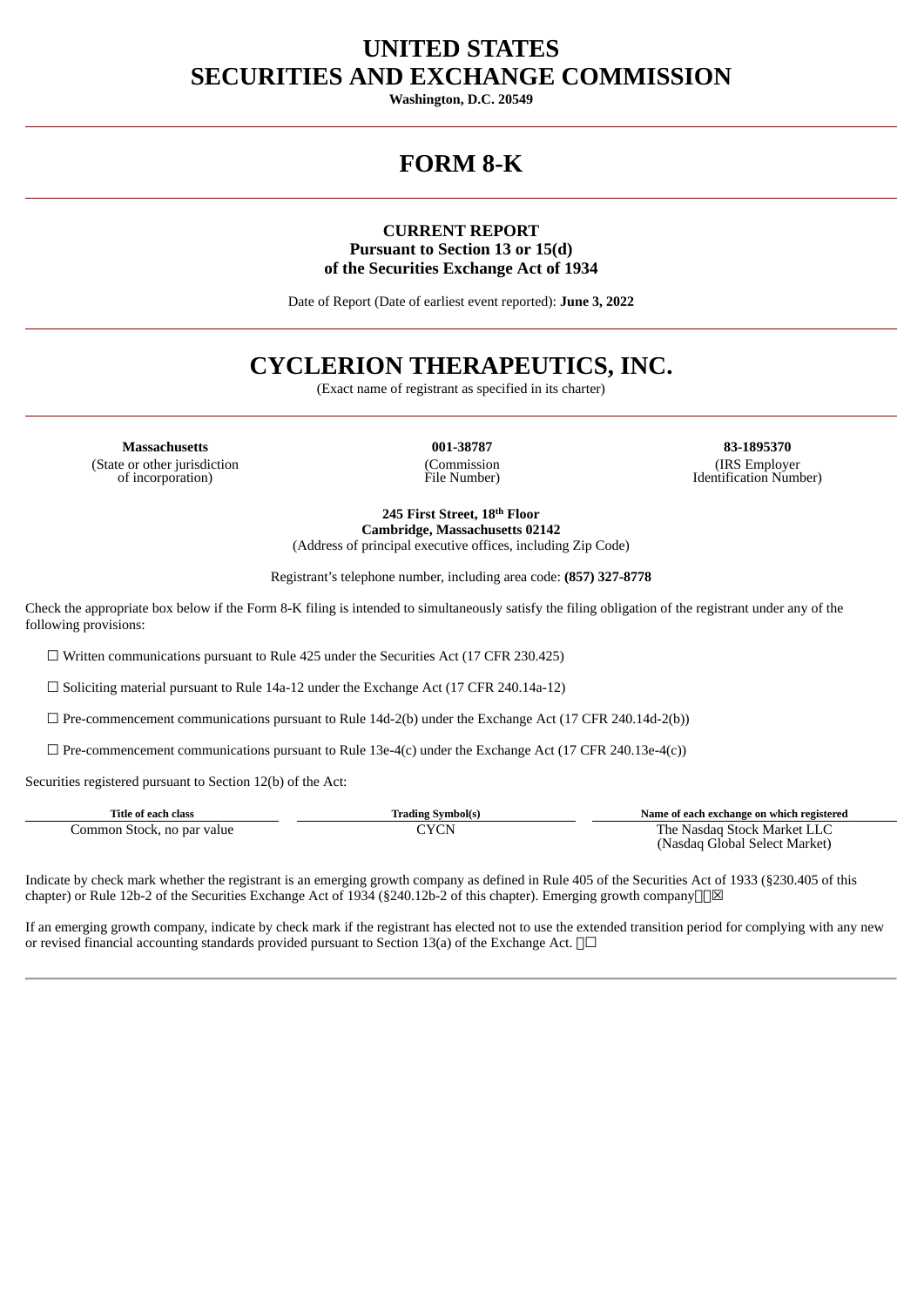#### Item 3.01 Notice of Delisting or Failure to Satisfy a Continued Listing Rule or Standard; Transfer of Listing.

On June 1, 2022, Cyclerion Therapeutics, Inc. (the "Company") received a deficiency letter from the Listing Qualifications Department (the "Staff") of the Nasdaq Stock Market ("Nasdaq") notifying the Company that, for the last 30 consecutive business days, the bid price for the Company's common stock, no par value per share (the "Common Stock"), had closed below the \$1.00 per share minimum bid price requirement for continued inclusion on the Nasdaq Global Market pursuant to Nasdaq Listing Rule 5450(a)(1) (the "Bid Price Requirement").

In accordance with Nasdaq Listing Rule 5810(c)(3)(A) (the "Compliance Period Rule"), the Company has been provided a period of 180 calendar days, or until November 28, 2022 (the "Compliance Date"), to regain compliance with the Bid Price Requirement. If, at any time before the Compliance Date, the bid price for the Common Stock closes at \$1.00 or more for a minimum of 10 consecutive business days as required under the Compliance Period Rule (unless the Staff exercises its discretion to extend this ten-day period pursuant to Nasdaq Listing Rule 5810(c)(3)(H)), the Staff will provide written notification to the Company that it has regained compliance with the Bid Price Requirement.

If the Company does not regain compliance with the Bid Price Requirement by the Compliance Date, the Company may be eligible for an additional 180 calendar day compliance period. To qualify, the Company would need to transfer the listing of the Common Stock to the Nasdaq Capital Market, provided that it meets the continued listing requirement for the market value of publicly held shares and all other initial listing standards, with the exception of the Bid Price Requirement. To effect such a transfer, the Company would also need to pay an application fee to Nasdaq and will need to provide written notice to the Staff of its intention to cure the deficiency during the additional compliance period by effecting a reverse stock split, if necessary. As part of its review process, the Staff will make a determination of whether it believes the Company will be able to cure this deficiency.

Should the Staff conclude that the Company will not be able to cure the deficiency, or should the Company determine not to submit an application for transfer to the Nasdaq Capital Market or notify the Staff of its intention to cure the deficiency, the Staff will provide written notification to the Company that the Common Stock will be subject to delisting. At that time, the Company may appeal the Staff's delisting determination to a Nasdaq Listing Qualifications Panel (the "Panel"). However, there can be no assurance that, if the Company receives a delisting notice and appeals the delisting determination by the Staff to the Panel, such appeal would be successful.

The Company intends to monitor the closing bid price of the Common Stock and may, if appropriate, consider available options to regain compliance with the Bid Price Requirement, which could include seeking to effect a reverse stock split. However, there can be no assurance that the Company will be able to regain compliance with the Bid Price Requirement.

2